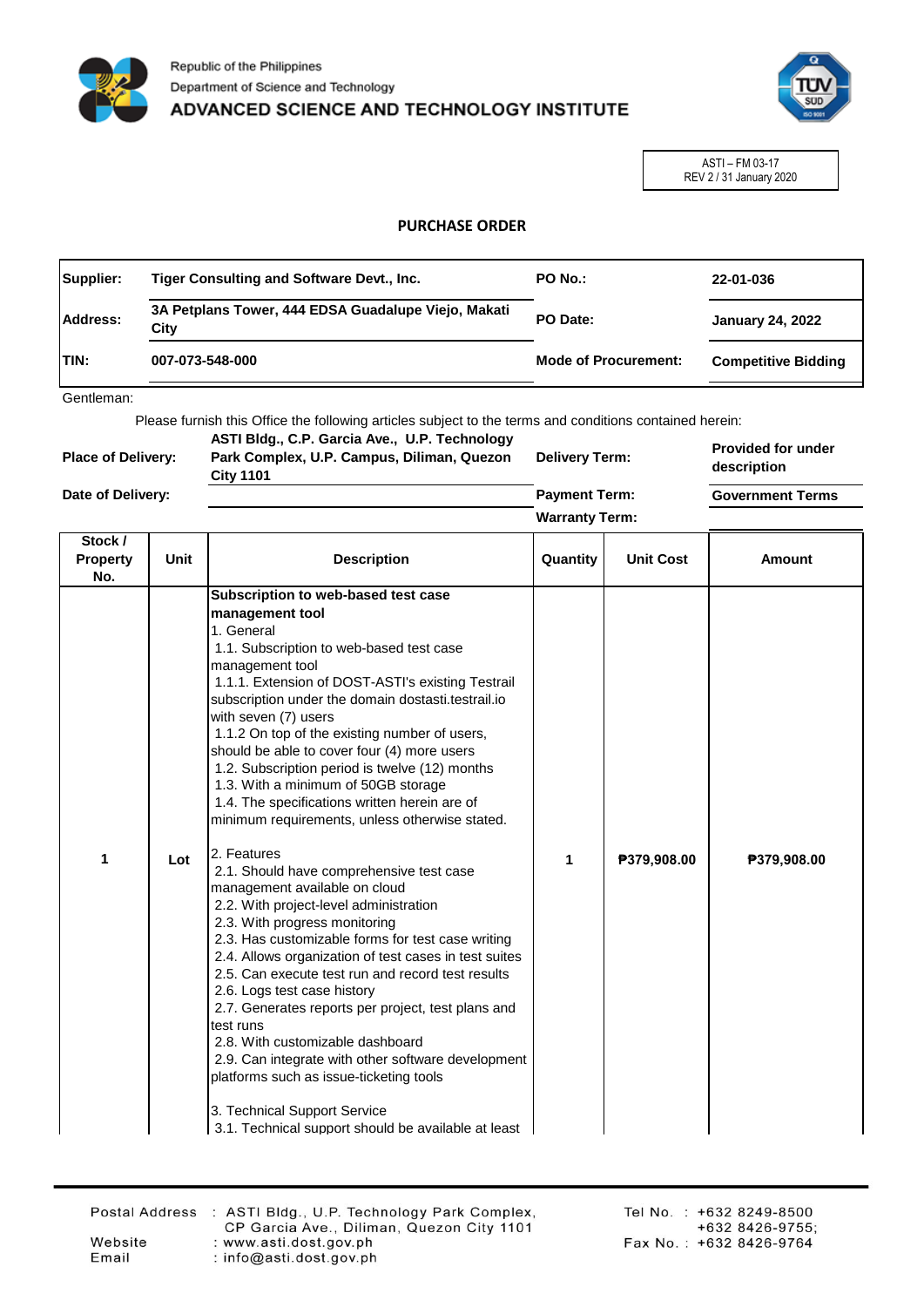|   |     | 8 hrs from Monday to Friday and has the following<br>response time:<br>Application is down - 2 business hrs; Moderate<br>impact - 1 business day; Low impact - 1-2 business<br>days<br>3.2. End-user must be able to request technical<br>support by phone, email, or through a website<br>3.3. With readily accessible<br>documentations/instruction manuals<br>4. Warranty Service<br>4.1. Access to version upgrades, new releases, bug<br>fixes, and critical security patches, if any, must be<br>made available during the duration of the<br>subscription<br>5. Notes<br>5.1. Subscription should be activated within 15 days<br>upon release of NTP<br>5.2. Price is inclusive of government tax<br>5.3. Charging: ASTI-GAA under IT Support project<br>(Please see attached offer.)                                                                                                                                                                                                                                                                                                                                                                                                                                                                                                                                                                                                      |   |             |             |
|---|-----|---------------------------------------------------------------------------------------------------------------------------------------------------------------------------------------------------------------------------------------------------------------------------------------------------------------------------------------------------------------------------------------------------------------------------------------------------------------------------------------------------------------------------------------------------------------------------------------------------------------------------------------------------------------------------------------------------------------------------------------------------------------------------------------------------------------------------------------------------------------------------------------------------------------------------------------------------------------------------------------------------------------------------------------------------------------------------------------------------------------------------------------------------------------------------------------------------------------------------------------------------------------------------------------------------------------------------------------------------------------------------------------------------|---|-------------|-------------|
| 2 | Lot | Subscription to wireframing, rapid prototyping,<br>documentation and specification software tool<br>1. General<br>1.1. Subscription to wireframing, rapid prototyping,<br>documentation and specification software tool<br>1.1.1. Extension of DOST-ASTI's existing Axure<br>subscription with two (2) licenses<br>1.1.2 On top of the existing licenses, should be able<br>to add one (1) more license<br>1.2. Subscription period is twelve (12) months<br>1.3. The specifications written herein are of<br>minimum requirements, unless otherwise stated.<br>2. Features<br>2.1. With accounts and permissions administration<br>and management<br>2.2. Allows users to collaborate on the<br>creation/revision of UX prototypes<br>2.3. Offers free accounts for guests/ reviewers<br>2.4. Can be integrated with other software<br>development tools, ie., issue ticketing tool<br>2.5. Hosted on cloud and accessible via web-<br>browser<br>3. Technical Support Service<br>3.1 Technical support should be available at least 8<br>hrs from Monday to Friday and has the following<br>response time: Application is down - 2 business<br>hrs; Moderate impact - 1 business day; Low impact -<br>1-2 business days<br>3.2 End-user must be able to request technical<br>support by phone, email, or through a website<br>3.3 With readily accessible<br>documentations/instruction manuals | 1 | P119,885.00 | P119,885.00 |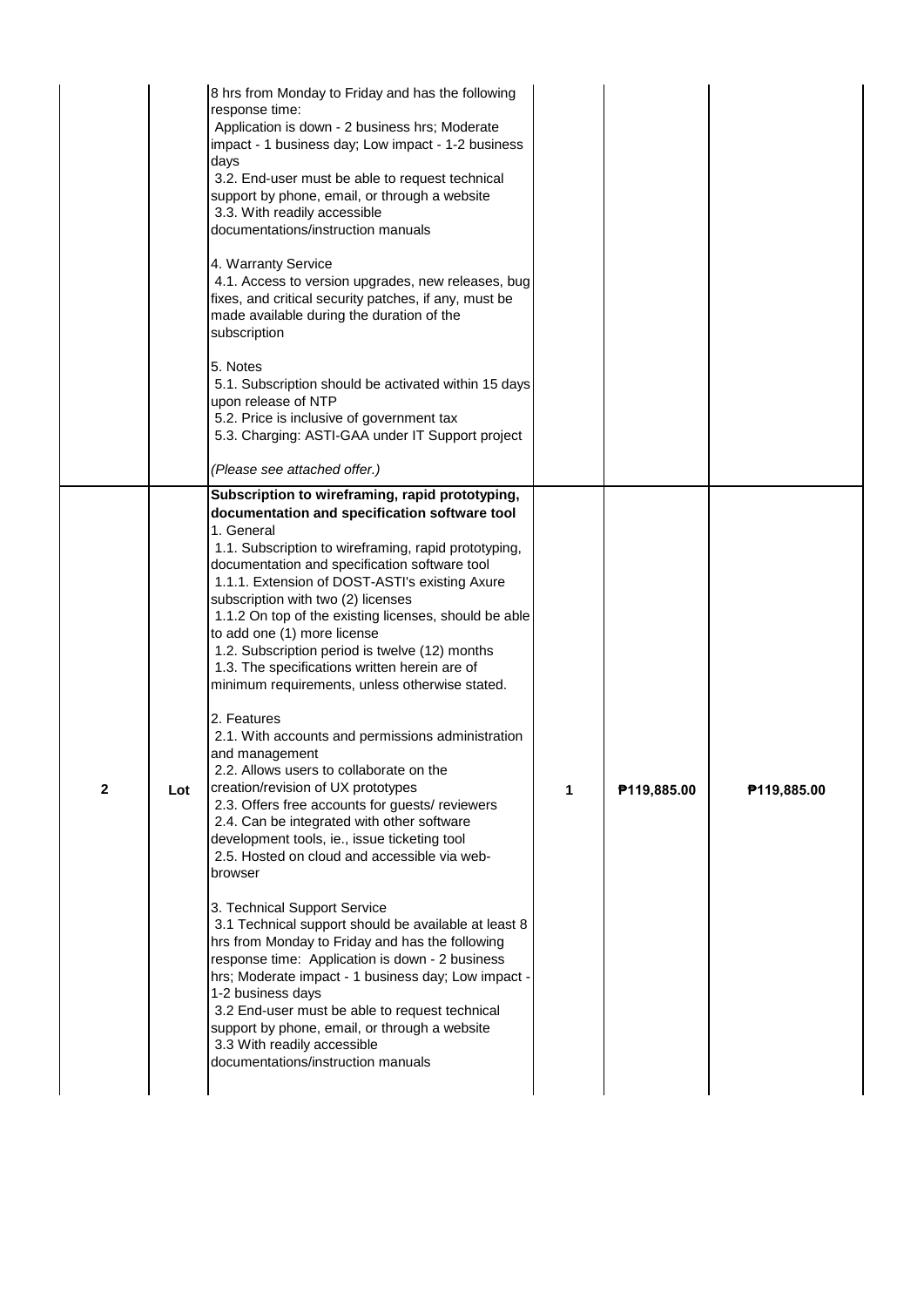|   |     | 4. Warranty Service<br>4.1 Access to version upgrades, new releases,<br>bugfixes, and critical security patches, if any, must<br>be made available during the duration of the<br>subscription<br>5. Notes<br>5.1 Subscription should be activated within 15 days<br>upon release of NTP<br>5.2 Price is inclusive of government tax<br>5.3 Charging: ASTI-GAA under IT Support project<br>(Please see attached offer.)                                                                                                                                                                                                                                                                                                                                                                                                                                                                                                                                                                                                                                                                                                                                                                                                                                                                                                                                                                                                                                                                                                                                                                                                                                                                                                                                                                                                                                                                                                             |              |             |             |
|---|-----|------------------------------------------------------------------------------------------------------------------------------------------------------------------------------------------------------------------------------------------------------------------------------------------------------------------------------------------------------------------------------------------------------------------------------------------------------------------------------------------------------------------------------------------------------------------------------------------------------------------------------------------------------------------------------------------------------------------------------------------------------------------------------------------------------------------------------------------------------------------------------------------------------------------------------------------------------------------------------------------------------------------------------------------------------------------------------------------------------------------------------------------------------------------------------------------------------------------------------------------------------------------------------------------------------------------------------------------------------------------------------------------------------------------------------------------------------------------------------------------------------------------------------------------------------------------------------------------------------------------------------------------------------------------------------------------------------------------------------------------------------------------------------------------------------------------------------------------------------------------------------------------------------------------------------------|--------------|-------------|-------------|
| 3 | Lot | <b>Project Management Tool</b><br>1. General<br>1.1. Subscription to online project management tool<br>with powerful, intuitive drag and drop UI capable<br>gantt chart timeline maker feature.<br>1.1.1. Extension of ASTI's existing Ganttpro<br>licenses.<br>1.2. The specifications written herein are of<br>minimum requirements, unless otherwise stated.<br>1.3. Number of licenses: 15<br>1.4. Duration: Twelve months (January - December<br>2022)<br>2. Features<br>2.1. Plan Views<br>2.1.1. Gantt chart - quick and functional way to<br>plan, schedule, manage, and assign all of your<br>project tasks with the drag & drop simplicity.<br>2.1.2. Grid view - instant view of all task<br>parameters in one place. Easily keep information<br>about personal and team assignments at hand, with<br>the quick access.<br>2.1.3. Board view<br>2.1.4. Portfolio view - gives an additional way to<br>manage your project's tasks. With the drag & drop<br>features that allows managing statuses, priorities,<br>and assignees quickly and browsing all required<br>information.<br>2.2. Task Management<br>2.2.1. Bulk/multiple changes<br>2.2.2. Project customization<br>2.2.3. Task color customization<br>2.2.4. Wide filter options<br>2.2.5. Task prioritization<br>2.3. Collaboration<br>2.3.1. Attachments - can attach files to your tasks<br>to fully cover your workflow. Attachment can be<br>added from your desktop or Google Drive<br>2.3.2. Comments and mentions - user receive<br>immediate notifications<br>2.3.3. Notifications - enables email and push<br>notifications.<br>2.3.4. Real-time data synchronization - allows all<br>team members to stay updated and track the<br>current state of the project.<br>2.4. Import, Export, and Sharing<br>2.4.1. Allows import of projects at least from Excel,<br>MS Project and JIRA cloud<br>2.4.2. Allows export of charts to at least PNG, PDF, | $\mathbf{1}$ | P133,995.00 | P133,995.00 |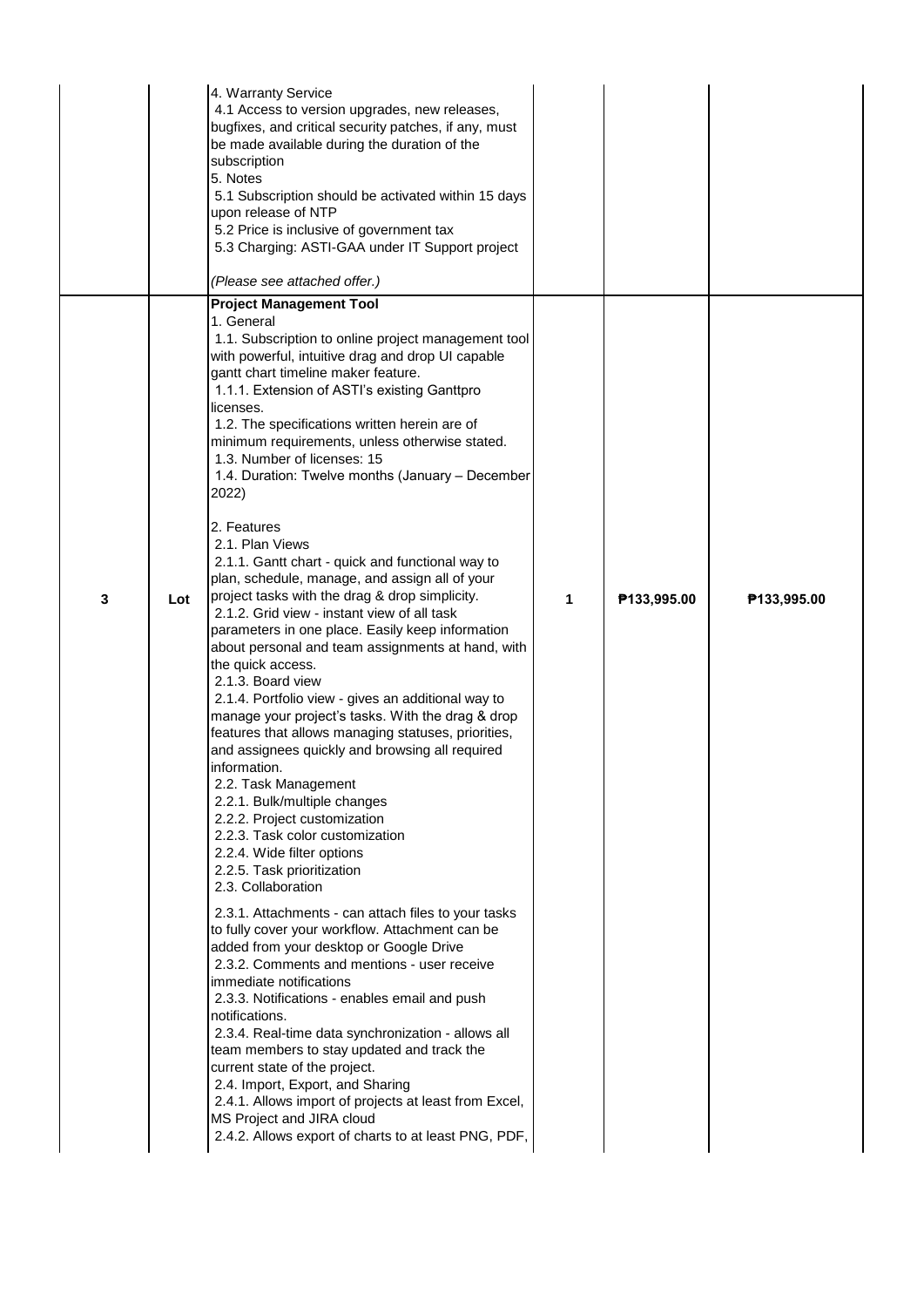| (Total Amount in Words)<br>Six Hundred Thirty Three Thousand Seven Hundred Eighty Eight Pesos Only |                                                |                                                                                                 |               |             |
|----------------------------------------------------------------------------------------------------|------------------------------------------------|-------------------------------------------------------------------------------------------------|---------------|-------------|
|                                                                                                    |                                                |                                                                                                 |               |             |
|                                                                                                    |                                                |                                                                                                 | <b>TOTAL:</b> | P633,788.00 |
|                                                                                                    | (Please see attached offer.)                   |                                                                                                 |               |             |
|                                                                                                    |                                                |                                                                                                 |               |             |
|                                                                                                    |                                                | 5.3. Charging: GAA - arQ 2.0                                                                    |               |             |
|                                                                                                    | government tax.                                |                                                                                                 |               |             |
|                                                                                                    |                                                | 5.2. The price of the bid must be inclusive of                                                  |               |             |
|                                                                                                    |                                                | 5.2. Administrator account information will be<br>provided by the end-user prior to activation. |               |             |
|                                                                                                    | (NTP).                                         |                                                                                                 |               |             |
|                                                                                                    |                                                | calendar days upon issuance of Notice to Proceed                                                |               |             |
|                                                                                                    |                                                | 5.1. The service must be delivered within five (5)                                              |               |             |
|                                                                                                    | 5. Notes:                                      |                                                                                                 |               |             |
|                                                                                                    |                                                | year from the date of user acceptance.                                                          |               |             |
|                                                                                                    |                                                | security patches must be made available for one (1)                                             |               |             |
|                                                                                                    |                                                | upgrades, new releases, bugfixes, and critical                                                  |               |             |
|                                                                                                    |                                                | 4.1. Access to software features, supports, version                                             |               |             |
|                                                                                                    | 4. Warranty Service                            |                                                                                                 |               |             |
|                                                                                                    |                                                |                                                                                                 |               |             |
|                                                                                                    | performance or functionality.                  |                                                                                                 |               |             |
|                                                                                                    |                                                | every 5 business days for high severity issues that<br>incur serious degradation to application |               |             |
|                                                                                                    |                                                | 3.3. Response Time: 8 business hours and updates                                                |               |             |
|                                                                                                    |                                                |                                                                                                 |               |             |
|                                                                                                    |                                                | support by phone, email, or through a website.                                                  |               |             |
|                                                                                                    | Standard Time (UTC+8).                         | 3.2. End-user must be able to request technical                                                 |               |             |
|                                                                                                    |                                                | holidays), during business hours, 9-6PM Philippines                                             |               |             |
|                                                                                                    |                                                | hours per day, Monday to Friday (including                                                      |               |             |
|                                                                                                    |                                                | 3.1. Technical support service must be available 9                                              |               |             |
|                                                                                                    | 3. Technical Support Service                   |                                                                                                 |               |             |
|                                                                                                    |                                                |                                                                                                 |               |             |
|                                                                                                    | value<br>2.8.4. Project budget                 |                                                                                                 |               |             |
|                                                                                                    |                                                | 2.8.3. Cost based on duration, resource type, and                                               |               |             |
|                                                                                                    | 2.8.2. Actual cost                             |                                                                                                 |               |             |
|                                                                                                    | 2.8.1. Resource types                          |                                                                                                 |               |             |
|                                                                                                    | 2.8. Budget Tracking                           |                                                                                                 |               |             |
|                                                                                                    |                                                | 2.7.3. Reusable blocs of tasks                                                                  |               |             |
|                                                                                                    |                                                | 2.7.2. Pre-configured templates                                                                 |               |             |
|                                                                                                    | 2.7.1. Custom templates                        |                                                                                                 |               |             |
|                                                                                                    | 2.6.4. Time log report<br>2.7. Templates       |                                                                                                 |               |             |
|                                                                                                    | 2.6.3. Task time tracker                       |                                                                                                 |               |             |
|                                                                                                    |                                                | 2.6.2. Duration and estimation                                                                  |               |             |
|                                                                                                    | 2.6.1. Deadlines                               |                                                                                                 |               |             |
|                                                                                                    | 2.6. Time Management                           |                                                                                                 |               |             |
|                                                                                                    | 2.5.8. Workload                                |                                                                                                 |               |             |
|                                                                                                    | 2.5.7. Virtual resources                       |                                                                                                 |               |             |
|                                                                                                    | 2.5.6. Team members                            |                                                                                                 |               |             |
|                                                                                                    | 2.5.5. Personal calendar                       |                                                                                                 |               |             |
|                                                                                                    | 2.5.4. Permissions                             |                                                                                                 |               |             |
|                                                                                                    | 2.5.2. Log actions<br>2.5.3. Multiple assignee |                                                                                                 |               |             |
|                                                                                                    | 2.5.1. Resource types                          |                                                                                                 |               |             |
|                                                                                                    |                                                | 2.5. Team and Resources Management                                                              |               |             |
|                                                                                                    |                                                | clients and anyone else through a public URL                                                    |               |             |
|                                                                                                    |                                                | 2.4.3. Allows sharing of plans with stakeholders,                                               |               |             |
|                                                                                                    | XML or Excel format                            |                                                                                                 |               |             |